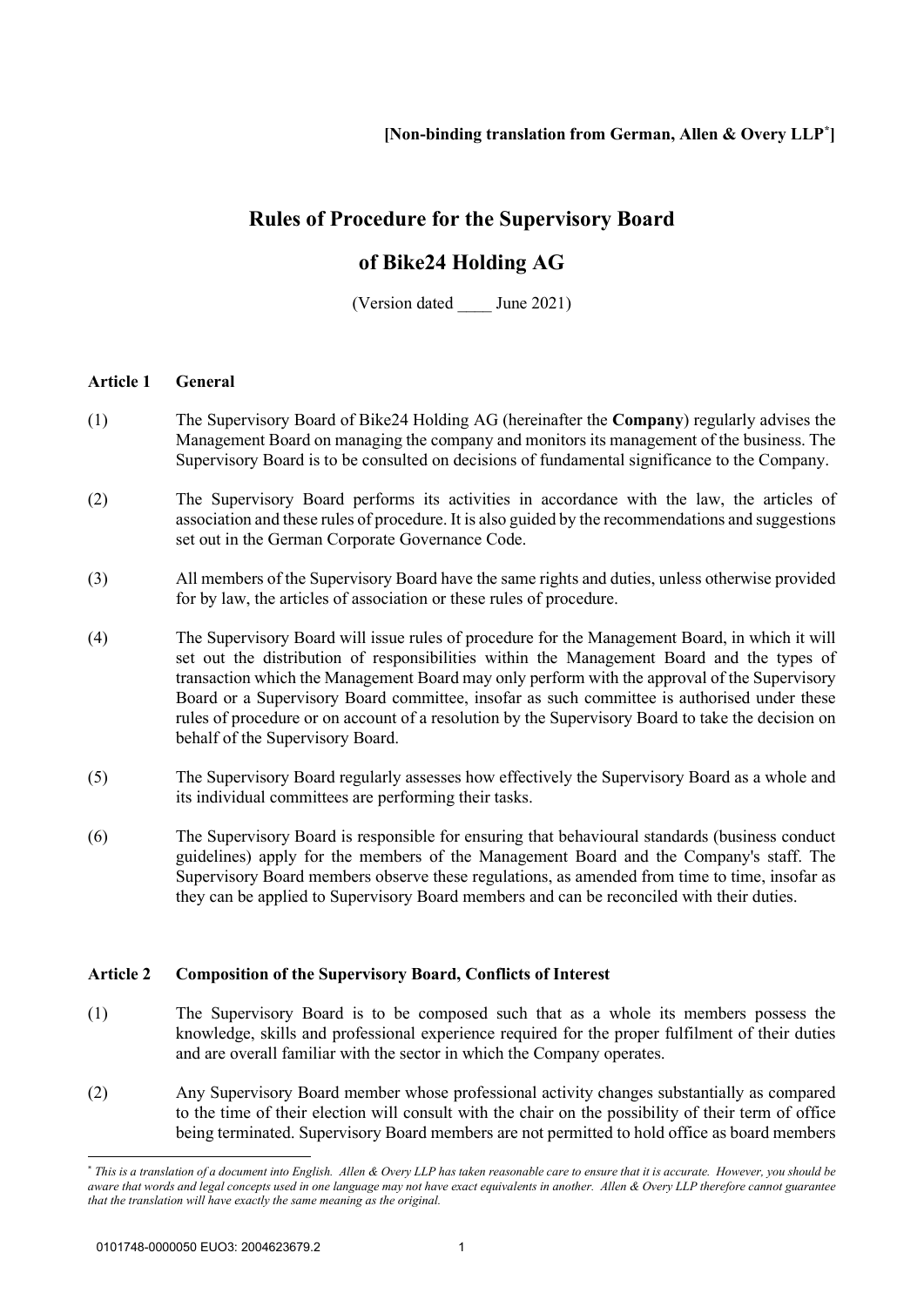in or act in an advisory capacity for material competitors of the Company or any of its group entities.

- (3) Each member of the Supervisory Board is bound to act in the Company's best interests and is not bound to comply with instructions or orders. When making their decisions, the members of the Supervisory Board must not be guided by personal interests and they must not exploit business opportunities offered to the Company for their own advantage.
- (4) In the event of a conflict of interests, the respective Supervisory Board member will disclose this situation to the Supervisory Board by informing the chair of the Supervisory Board, who will decide how reasonably to inform the Supervisory Board as a whole. If the conflict of interest affects the chair of the Supervisory Board themselves, they will inform the deputy chair of the Supervisory Board of this situation; if no deputy chair has been appointed, the chair will disclose the situation to the other Supervisory Board members. Where such conflicts of interest are material and not merely temporary, the respective Supervisory Board member will resign their position on the Supervisory Board.

#### **Article 3 Confidentiality**

- (1) The members of the Supervisory Board will not disclose any confidential information, reports and discussions, as well as Company secrets, namely business and trade secrets, that become known to them because of their membership of the Supervisory Board. This obligation will continue to apply even after their term of office has ended.
- (2) If a member of the Supervisory Board wishes to pass information on to third parties and it cannot definitely be ruled out that this information is confidential or relates to Company secrets, such member is obliged to inform the chair of the Supervisory Board in advance (or, if the member in question is the chair, they must inform the deputy chair) and give them the opportunity to comment on the situation.
- (3) When a member's term of office expires, all confidential documents must be returned to the chair of the Supervisory Board. If a member of the Supervisory Board wishes to access confidential documents in the context of legal defence after their term of office has expired, such member will be granted access if appropriate need can be identified.

### **Article 4 Chair, Deputy**

- (1) The Supervisory Board will elect a chair and a deputy chair in accordance with the law and the articles of association.
- (2) The deputy chair has the duties and powers assigned to the chair by law, the articles of association or these rules of procedure only if the chair is absent.
- (3) If the chair or the deputy chair resigns from office early, the Supervisory Board must elect a successor without undue delay (*unverzüglich*). The election of the chair of the Supervisory Board will be chaired by the oldest Supervisory Board member in terms of age. Declarations of intent by the Supervisory Board will be made by the chair on behalf of the Supervisory Board, unless another member of the Supervisory Board has been authorised to do so in the individual case. The chair is authorised to receive declarations on behalf of the Supervisory Board.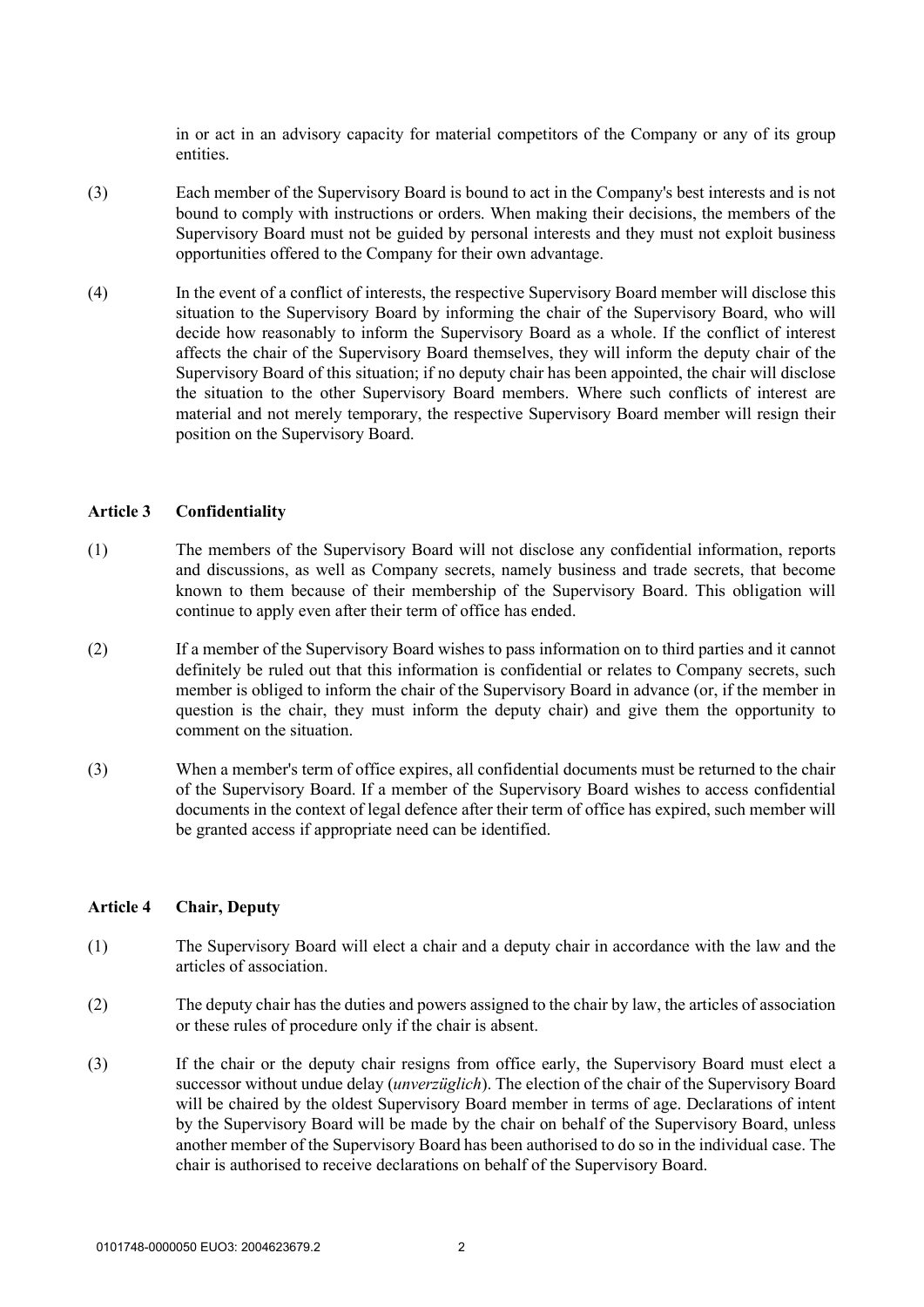- (4) The chair will coordinate the activities of the Supervisory Board and represent the Supervisory Board's interests in communication with third parties. Declarations of intent will be made by the chair on behalf of the Supervisory Board, unless another member of the Supervisory Board has been authorised to do so in the individual case. The chair is authorised to receive declarations on behalf of the Supervisory Board.
- (5) The chair can hold discussions with investors on issues specific to the Supervisory Board. The chair will inform the Supervisory Board and/or its committees on these discussions.

### **Article 5 Meetings**

- (1) Supervisory Board meetings should be held once per calendar quarter and must be held at least twice per calendar half year.
- (2) Meetings will be convened by the chair sending an invitation in writing or by fax, e-mail or other standard means of communication, with at least 14 days' notice being given. The day on which the invitation is sent and the day on which the meeting is to be held do not count toward the notice period. In urgent cases, the chair may shorten the notice period and also call the meeting orally, by telephone or by any other appropriate means of electronic communication. This does not affect the right, provided for by law or in the articles of association, of the Management Board or other persons to convene a Supervisory Board meeting.
- (3) The agenda must be communicated in the invitation and the resolution proposals relating to the agenda items should also be sent. Any supplementary items for the agenda must be submitted no later than three days prior to the meeting, unless later submission is justified in view of the urgency of the matter. Resolution proposals for agenda items and the documents required in preparation of the meeting should have been sent five days prior to the meeting at the latest, unless later sending is justified in view of the urgency of the matter. The chair may, at their due discretion, cancel or postpone a meeting that has been convened.
- (4) All members will notify the chair and the Management Board of their postal address, e-mail address, fax number and other standard means of communication by which they may reasonably expect to receive the invitation. The chair and the Management Board must be informed in advance as soon as any of these change.
- (5) The meetings will generally be held in person. Supervisory Board meetings can be held in person, virtually (via reciprocal electronical audio/video link) or in the form of a conference call. Where a meeting is held in person, individual members may participate via reciprocal electronical audio/video link, by telephone or by conference call. In such cases and notwithstanding article 6 below, resolutions may also be passed via audio/video conference or via video/telephone. The chair will decide on the format in which the meeting is to be held and should communicate this format or possible formats in the invitation.
- (6) The chair will chair the meetings. This involves in particular determining the order in which the agenda items are to be addressed, as well as the order and type of voting to be held at the meeting.
- (7) Members of the Management Board may attend the meetings of the Supervisory Board, unless otherwise specified in an individual case by the Supervisory Board or its chair.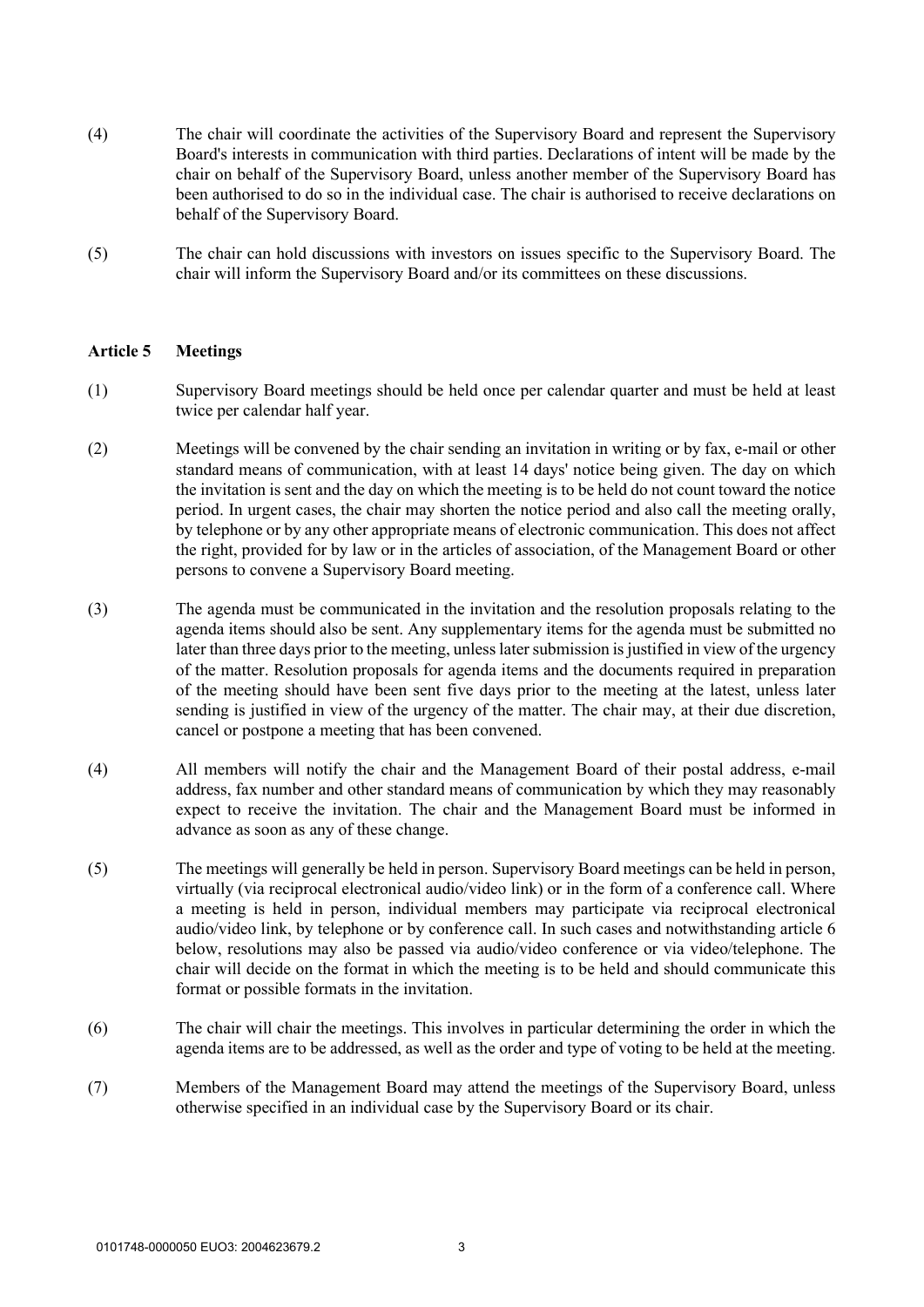### **Article 6 Resolutions**

- (1) Supervisory Board resolutions are generally passed at meetings. Unless otherwise mandatorily prescribed by law or the articles of association, the Supervisory Board will constitute a quorum if all members were invited and at least three members participate in passing the resolution. Absent Supervisory Board members who have their written votes delivered by a Supervisory Board member who attends the meeting in person, members who cast their votes in line with paragraph (4) below and members who abstain from voting on the resolution are deemed to participate in passing the resolution in line with the preceding sentence.
- (2) Resolutions require a majority of votes cast in order to be passed, unless otherwise mandatorily prescribed by law or the articles of association. Abstentions are not regarded as votes cast in this context. If a vote results in a tie, and if a repeated vote on the same subject again results in a tie, the chair will have a second (casting) vote in this second round of voting. The deputy chair is not entitled to such second (casting) vote.
- (3) A secret ballot will only be held if this is ordered by the chair or the Supervisory Board so resolves by way of an open vote.
- (4) By order of the chair, the Supervisory Board may also pass resolutions outside of its meetings (or by way of using combined methods for passing resolutions (*kombinierte Beschlussfassung*), by combining different means of communication and/or by combining the passing of a resolution at a meeting and outside of a meeting) with votes being cast orally or by telephone, in text form (section 126b of the German Civil Code (*Bürgerliches Gesetzbuch*)), electronically or using other standard means of communication. The Supervisory Board members have no right to object to using this format for passing resolutions. The chair will send a request to the members in writing, in text form, electronically or using other standard means of communication, that they vote on a particular resolution proposal, with the format for passing the resolution being specified. A voting deadline of 14 days may be set. The day on which the request is sent and the day on which the voting declaration is received do not count toward the deadline. The chair may shorten the deadline in urgent cases. If a member fails to cast either a yes or no vote and does not issue an express declaration of their intention to abstain before the deadline, this will be deemed nonparticipation when determining the quorum pursuant to paragraph (1). This does not affect the ability to cast written votes as described in paragraph (1). The Supervisory Board members have no right to object to using this format for passing resolutions.
- (5) It will only be possible to pass a resolution on an agenda item that was not included in the convocation and was not communicated in line with paragraph (2) sentence 2 if no Supervisory Board member objects. In such case, absent members must be given the opportunity to subsequently object to the passing of such resolution or cast their votes in writing, orally, by telephone, fax, e-mail or via other standard means of communication by a reasonable deadline to be determined by the chair of the Supervisory Board. The resolution will become effective only if no objection by any absent member is received by this deadline. Members participating via telephone or electronic means of communication are deemed to be present.
- (6) If an application relating to an agenda item is submitted less than three days prior to the meeting or such application is amended such that voting on this agenda item can only be performed with knowledge of the application or amendment, absent members must be given the opportunity to subsequently vote in writing, orally, by telephone, fax, e-mail or via other standard means of communication by a reasonable deadline to be determined by the chair of the Supervisory Board. When determining the result of the voting on the resolution, such votes must be counted if they were received by the chair by the deadline set. The process of passing the resolution ends only once such votes have been received or the deadline set has passed without a vote having been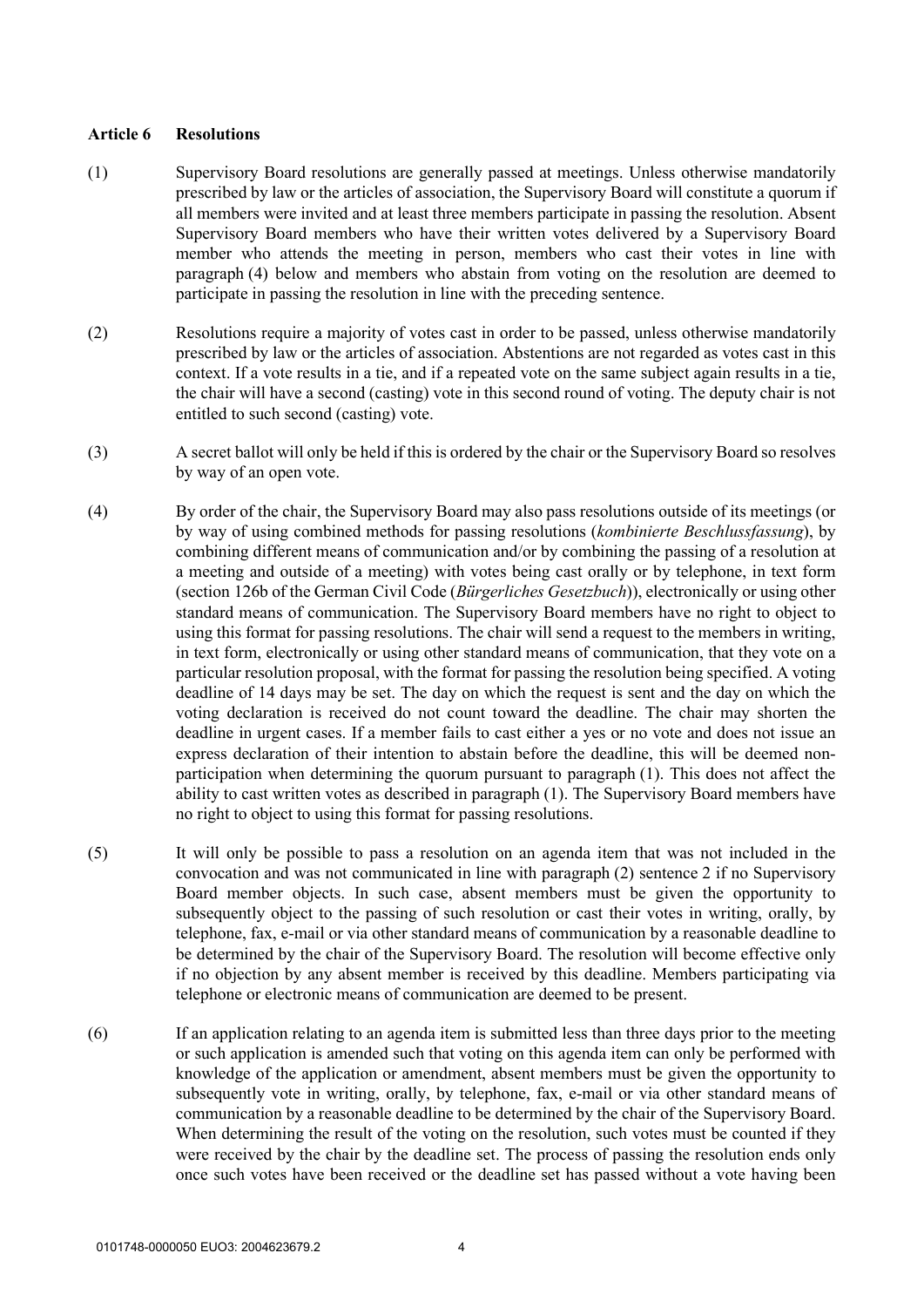received. Members participating via telephone or electronic means of communication are deemed to be present.

#### **Article 7 Minutes**

- (1) Minutes must be prepared of all meetings of the Supervisory Board and must be signed by the chair of the meeting.
- (2) The minutes must specify the place, date and time (beginning and end) of the meeting, the attendees, the agenda items, the material content of the discussions and the resolutions passed by the Supervisory Board. The minutes should be sent to all Supervisory Board members within four weeks of the meeting. At its next meeting, the Supervisory Board will pass a resolution on approving the minutes, which resolution is not a prerequisite for the effectiveness of the other resolutions passed.
- (3) Minutes must also be kept of the passing of resolutions pursuant to article 6 paragraph (4) of these rules of procedure , and must be signed by the chair. These minutes must contain details of the format for passing resolutions, the date on which the request for votes was issued, the date on which each vote declaration or the express declaration of the intention to abstain was received, the date on which the number of declarations required to achieve quorum was received and the date on which the majority required to pass the resolution was achieved, and the result of the voting. Paragraph (2) sentences 2 and 3 apply *mutatis mutandis*.

#### **Article 8 Experts**

- (1) Experts and other persons providing information may attend Supervisory Board meetings in order to facilitate discussions on individual agenda items. This does not affect any third-party participation that is required by mandatory law. The costs of consulting any such persons will be borne by the Company.
- (2) The chair will decide on whether to invite experts or other persons providing information, although the chair may delegate this decision to the Supervisory Board as a whole.

#### **Article 9 Formation of committees and their activities**

- (1) The Supervisory Board will form a general committee, which will also assume the tasks of a nomination committee, and an audit committee. The Supervisory Board can form additional committees and delegate members to sit on them.
- (2) The committees or individual members of the Supervisory Board may, if permitted by law, also be authorised to pass resolutions in the Supervisory Board's place.
- (3) The members of the committees are appointed for the duration of their term of office, unless a shorter term was specified when the Supervisory Board elected the members. Except in the case of the general committee, the Supervisory Board will determine which member is to assume the chair for their term of office on the committee upon electing the committee members.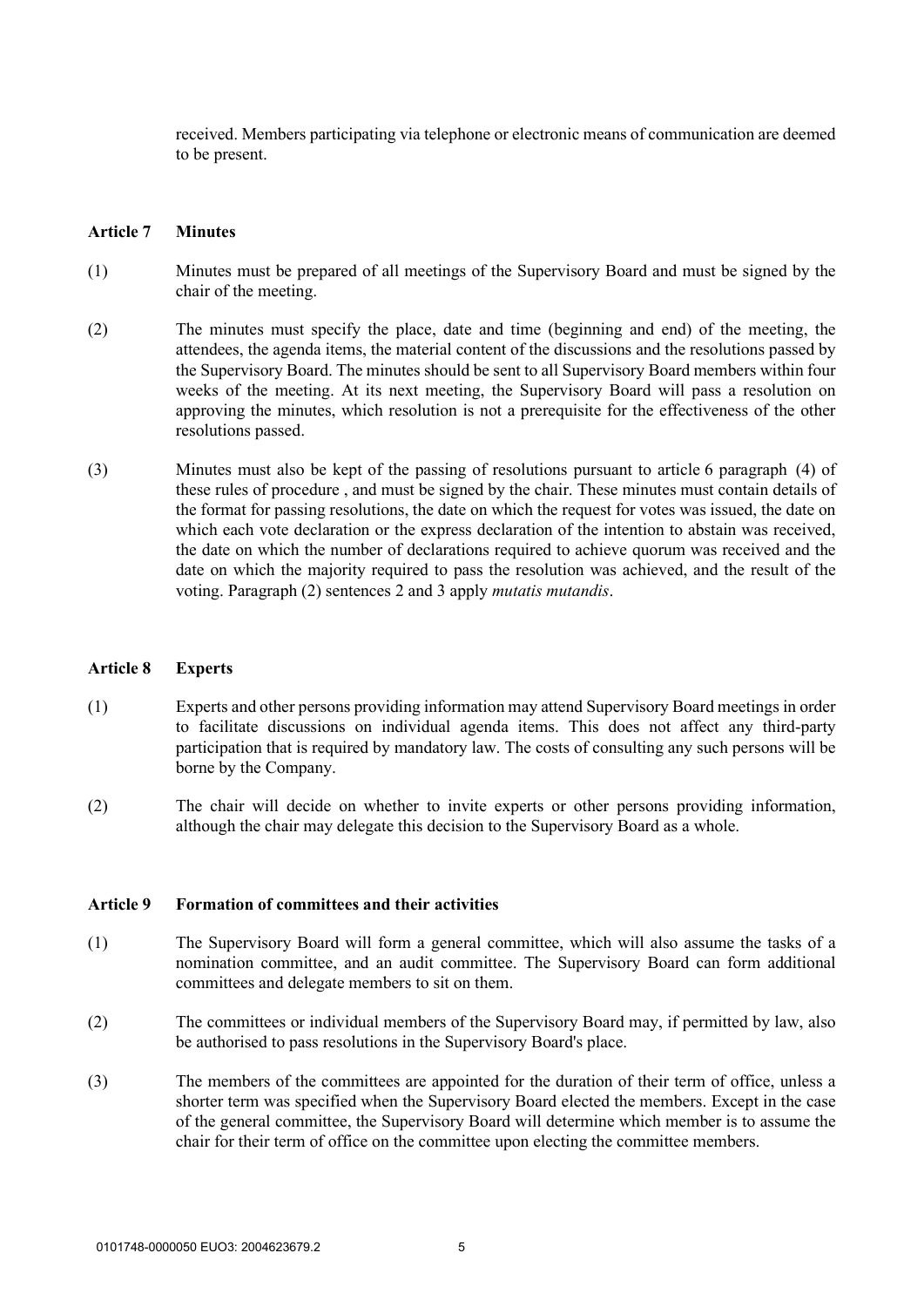- (4) Committees will constitute a quorum if at least three of their members participate in passing resolutions. Members of the Management Board may attend committee meetings, unless otherwise specified in an individual case by the committee or its chair.
- (5) The chair of a committee will report on the discussions and resolutions of their respective committee at the next meeting of the Supervisory Board as a whole. The key results of the committee's work, as described in the report, will be recorded in the minutes of the respective Supervisory Board meeting, without prejudice to paragraph (7) below in conjunction with article 7 of these rules of procedure.
- (6) In order to perform their respective tasks, the Supervisory Board committees may exercise the special rights of inspection and examination granted to the Supervisory Board under section 111 paragraph (2) of the German Stock Corporation Act (*Aktiengesetz*; **AktG**).
- (7) In all other respects, articles 5 to 8 of these rules of procedure apply *mutatis mutandis* for committees.

### **Article 10 General committee**

- (1) The general committee comprises the chair of the Supervisory Board, their deputy and one other member to be elected by the Supervisory Board. The chair of the Supervisory Board will also chair the general committee.
- (2) The general committee is responsible for preparing Supervisory Board meetings and the self-assessment of the effectiveness with which the Supervisory Board has performed its tasks, for addressing day-to-day affairs and for advising the Management Board on fundamental questions relating to strategic business development.
- (3) The general committee is also responsible for preparing personnel decisions relating to the Supervisory Board, including the appointment and dismissal of members of the Management Board, preparatory work for concluding, amending and terminating the Management Board members' employment contracts, including remuneration commitments, and for preparing Supervisory Board resolutions in line with section 87a and section 162 AktG.
- (4) The general committee is also responsible for representing the Company in legal transactions other than those set out in paragraph (3) with active or former members of the Management Board in line with section 112 AktG and in transactions with individuals or companies associated with members of the Management Board, as defined in the German Tax Code (*Abgabenordnung*), and for approving activities in line with sections 88 paragraph (1), 89, 114 and 115 AktG and for issuing consent for Management Board members to act as Supervisory Board members of other companies.
- (5) The general committee is also responsible for granting approval for transactions which are subject to approval by the Supervisory Board according to the rules of procedure for the Management Board in line with article 1 paragraph (4) of these rules of procedure, insofar as the provision setting out the approval requirement also states that the approval of the general committee will suffice.
- (6) The general committee will propose suitable candidates for new Supervisory Board members, in line with article 2 of these rules of procedure, to the Supervisory Board, who are in turn nominated by the latter to the General Meeting.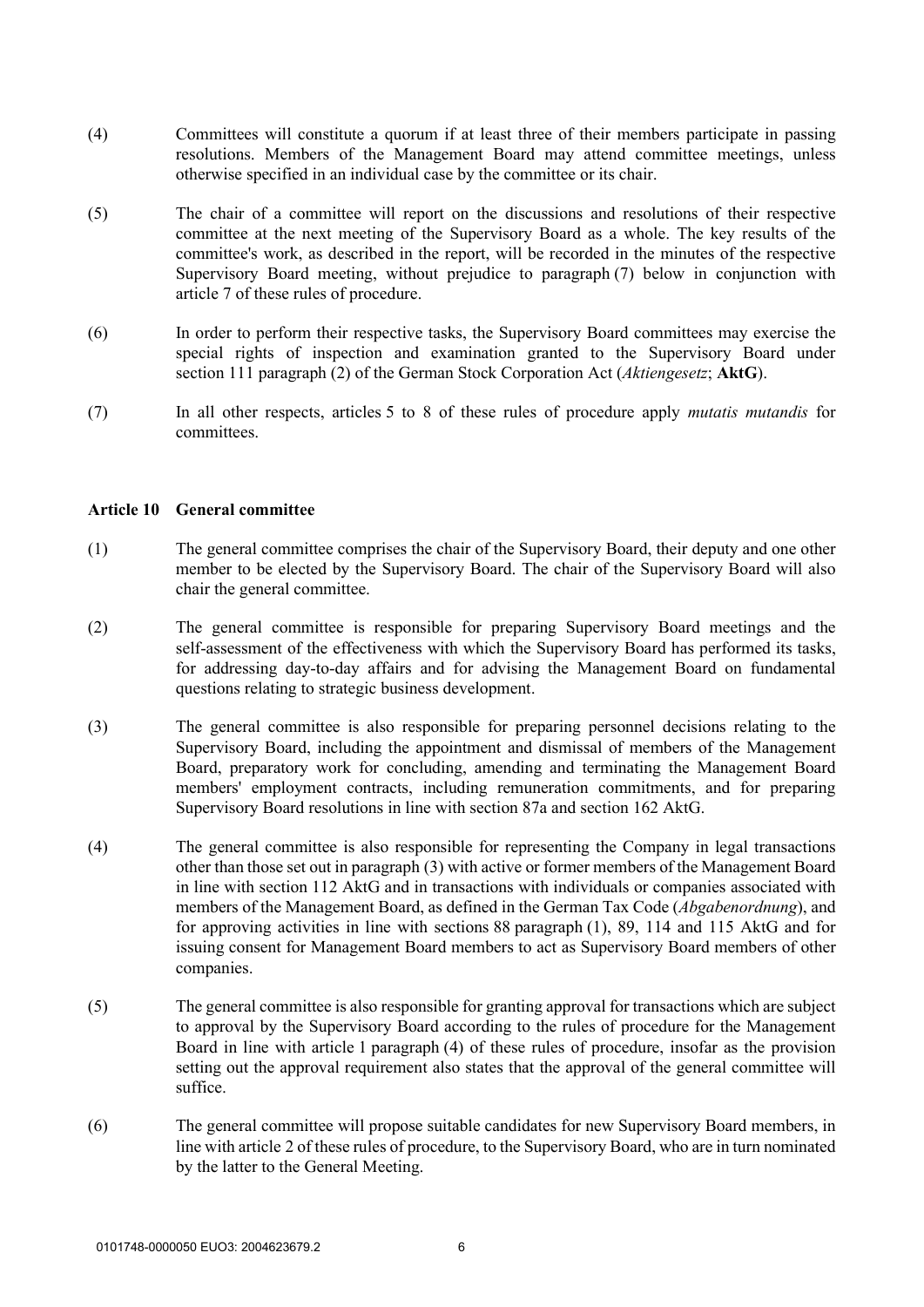(7) Subject to section 107 paragraph (3) sentence 3 AktG, the Supervisory Board may delegate additional powers to the general committee.

### **Article 11 Audit Committee**

- (1) The audit committee comprises three members to be elected by the Supervisory Board.
- (2) The audit committee must meet the requirements set out in section 100 paragraph (5) AtkG. The chair should have particular skills and experience in applying accounting principles and internal controls, be familiar with audits and be independent. The chair of the audit committee should, in particular, be independent of the Company, the Management Board and of a controlling shareholder. They should neither be the chair of the Supervisory Board, nor a former member of the Company's Management Board whose term of office ended less than two years previously.
- (3) The audit committee must in particular address the monitoring of accounting processes, the effectiveness of the internal control system, the risk management system and the audit, including in particular the selection and independence of the auditor, the quality of the audit of the additional services provided by the auditor, as well as compliance issues. The audit committee also discusses the semi-annual and any quarterly notices with the Management Board prior to publication and addresses the non-financial statement or the separate non-financial report and issuing instructions for any external audit pursuant to section 111 paragraph (2) sentence 4 AktG.
- (4) The audit committee will prepare Supervisory Board decisions regarding the adoption of the annual financial statements and approval of the consolidated financial statements. To this end, the audit committee will be obliged to perform an initial review of the annual financial statements, the management report, the consolidated financial statements, the group management report and the proposal for the appropriation of profits.
- (5) The audit committee must make a recommendation to the Supervisory Board for the latter's proposal to the General Meeting regarding the appointment of the auditor.
- (6) Subject to section 107 paragraph (3) sentence 3 AktG, the Supervisory Board may delegate additional powers to the audit committee.

#### **Article 12 Approval of and Amendments to these Rules of Procedure**

- (1) The Supervisory Board hereby adopts these rules of procedure with the majority of its members' votes.
- (2) The Supervisory Board may resolve to make amendments to these rules of procedure only with the majority of its members' votes.

\_\_\_\_\_\_\_\_\_\_\_\_\_\_\_\_\_, \_\_\_\_ June 2021

For the Supervisory Board of Bike24 Holding AG